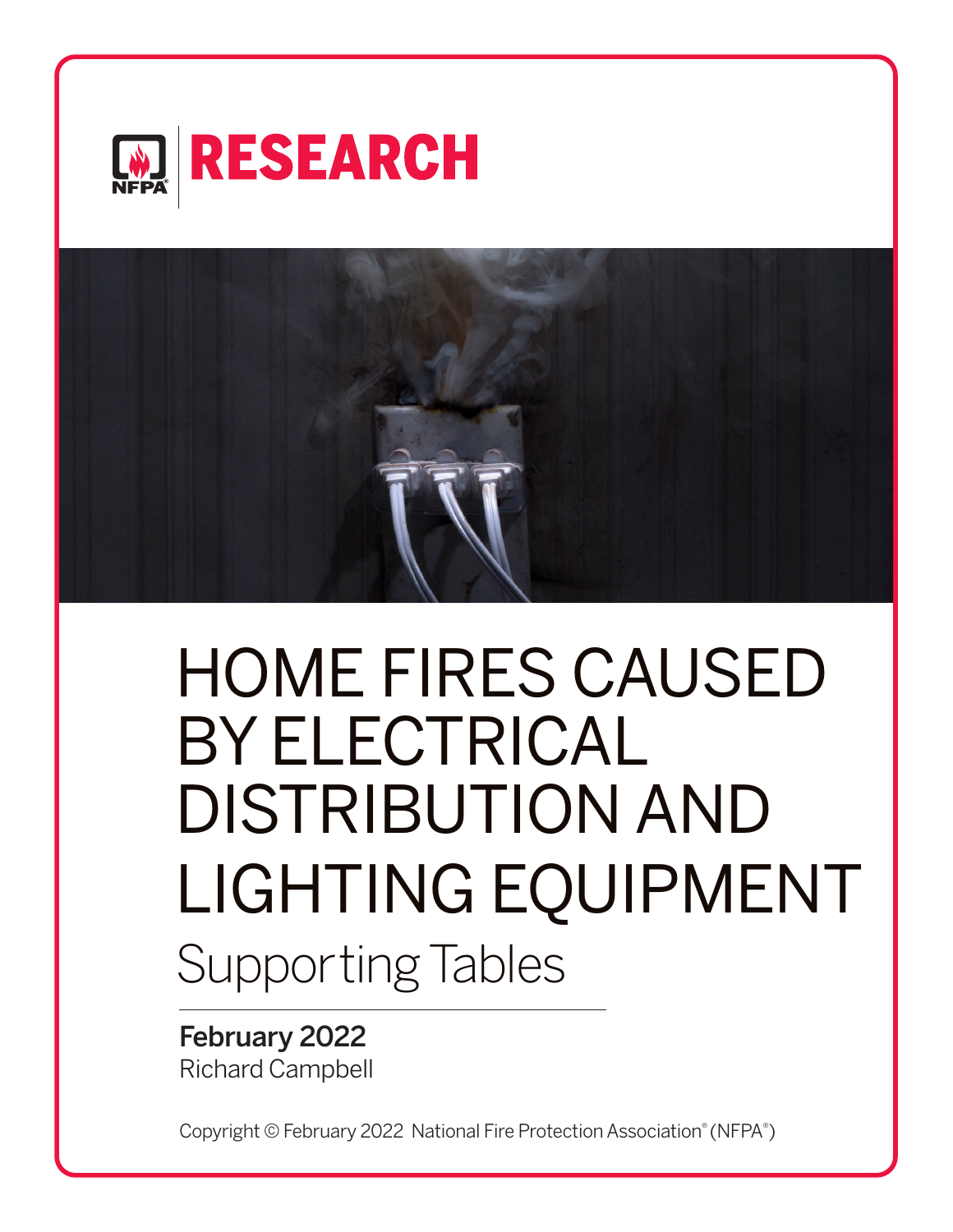# [Home Fires Caused by Electrical Distribution and Lighting](https://www.nfpa.org/News-and-Research/Data-research-and-tools/US-Fire-Problem/Cooking-equipment) Equipment: [Supporting Tables](https://www.nfpa.org/News-and-Research/Data-research-and-tools/US-Fire-Problem/Cooking-equipment)

The tables in this document are a companion to the report of the same name. The table topics are listed below.

|          | Home Fires Involving Electrical Distribution and Lighting Equipment by: | Page           |
|----------|-------------------------------------------------------------------------|----------------|
| Table 1. | Year                                                                    | $\overline{2}$ |
| Table 2. | Month                                                                   | 4              |
| Table 3. | Day of the Week                                                         | 5              |
| Table 4. | Time of Day                                                             | 6              |
| Table 5. | Type of Equipment                                                       | $\tau$         |
| Table 6. | Cause of Ignition                                                       | 9              |
| Table 7. | Factor Contributing to Ignition                                         | 10             |
| Table 8. | <b>Heat Source</b>                                                      | 11             |
| Table 9. | Area of Origin                                                          | 12             |
|          | Table 10. Item First Ignited                                            | 14             |

The national estimates of fires and losses in this analysis are presented as 2015–2019 annual averages. Estimates were derived from the US Fire Administration's National Fire Incident Reporting System (NFIRS) and NFPA's annual fire department experience survey and include proportional shares of unknown or missing data. Unless otherwise indicated, fires are rounded to the nearest 100, deaths and injuries to the nearest ten, and property loss to the nearest million dollars. Deaths in Table 1 only are rounded to the nearest one. Except for Table 1, property loss was not adjusted for inflation. Percentages were calculated on unrounded estimates. Sums might not equal totals due to rounding errors. Figures for 1999 and later reflect a proportional share of the home fires in which the factor contributing to ignition was unknown, unreported, none, or blank. Estimates for Tables 5–9 also include proportional shares of fires and losses in which data for the other variables was unknown. For more information on how these estimates were calculated, please see the [full report](https://www.nfpa.org/News-and-Research/Data-research-and-tools/Electrical/Electrical) and *[How NFPA's National Estimates Are Calculated for Home Structure Fires.](https://www.nfpa.org/%7E/media/Files/News%20and%20Research/Fire%20statistics%20and%20reports/NFPA-estimates-and-methodology/NationalEstimatesHomeFires.pdf)*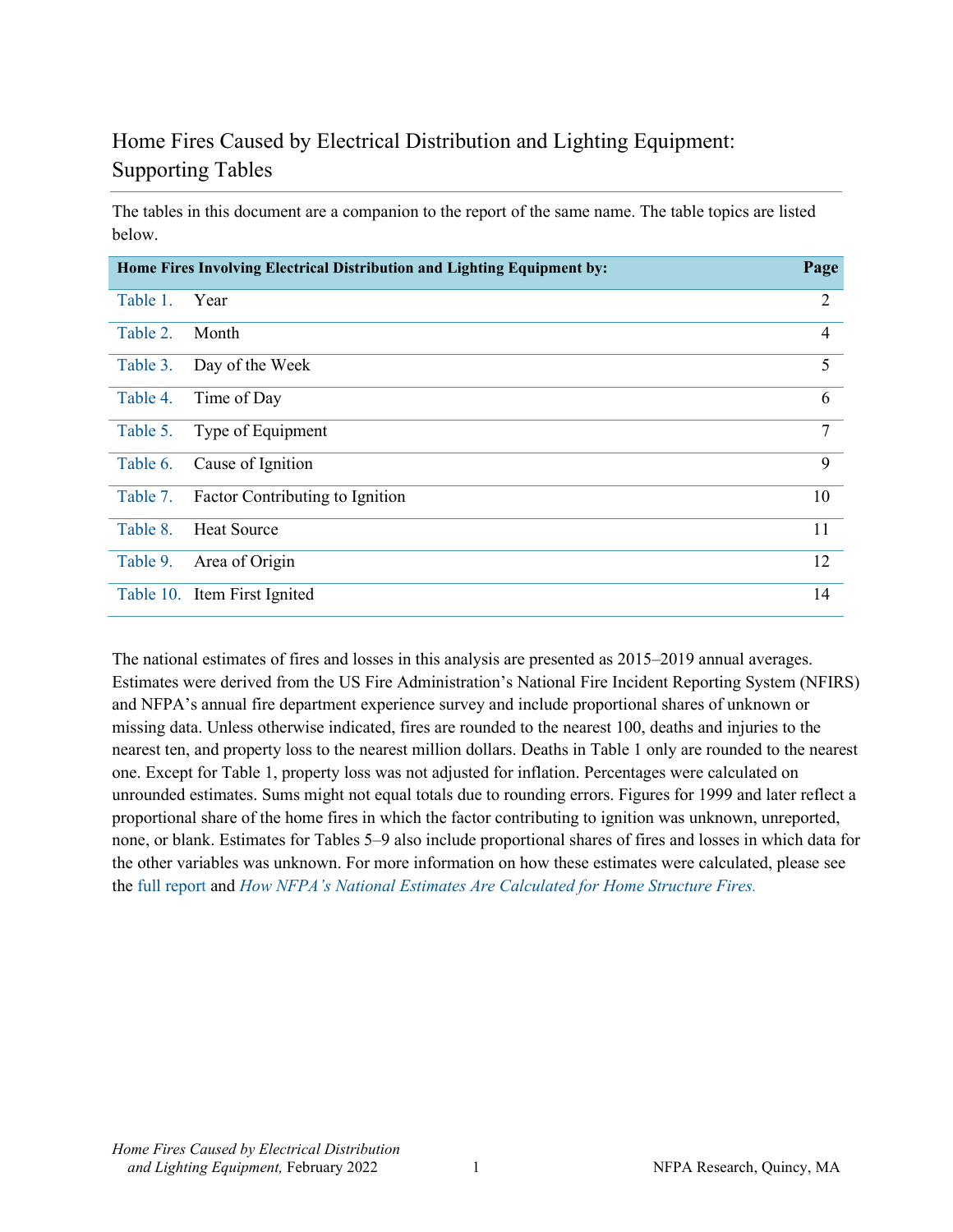<span id="page-2-0"></span>

| Year | <b>Fires</b> | <b>Civilian Deaths</b> | <b>Civilian Injuries</b> | <b>Direct Property</b><br><b>Damage</b> | <b>Direct</b><br><b>Property</b><br>Damage in<br>2019 Dollars |
|------|--------------|------------------------|--------------------------|-----------------------------------------|---------------------------------------------------------------|
|      |              |                        |                          |                                         |                                                               |
| 1980 | 68,400       | 523                    | 1,650                    | \$493                                   | \$1,532                                                       |
| 1981 | 62,300       | 553                    | 1,500                    | \$459                                   | \$1,289                                                       |
| 1982 | 60,900       | 408                    | 1,820                    | \$519                                   | \$1,374                                                       |
| 1983 | 56,700       | 500                    | 1,570                    | \$548                                   | \$1,406                                                       |
| 1984 | 54,800       | 445                    | 1,520                    | \$549                                   | \$1,349                                                       |
| 1985 | 56,500       | 470                    | 1,400                    | \$720                                   | \$1,709                                                       |
| 1986 | 54,300       | 717                    | 1,420                    | \$597                                   | \$1,394                                                       |
| 1987 | 51,600       | 522                    | 1,580                    | \$512                                   | \$1,152                                                       |
| 1988 | 53,400       | 439                    | 1,720                    | \$715                                   | \$1,547                                                       |
| 1989 | 47,900       | 610                    | 1,500                    | \$642                                   | \$1,325                                                       |
| 1990 | 47,400       | 438                    | 1,540                    | \$683                                   | \$1,338                                                       |
| 1991 | 49,000       | 354                    | 1,890                    | \$958                                   | \$1,798                                                       |
| 1992 | 46,400       | 403                    | 1,770                    | \$617                                   | \$1,125                                                       |
| 1993 | 48,900       | 418                    | 1,900                    | \$818                                   | \$1,448                                                       |
| 1994 | 48,300       | 464                    | 1,640                    | \$714                                   | \$1,233                                                       |
| 1995 | 47,200       | 489                    | 1,650                    | \$775                                   | \$1,300                                                       |
| 1996 | 47,000       | 470                    | 1,560                    | \$839                                   | \$1,369                                                       |
| 1997 | 46,600       | 352                    | 1,580                    | \$865                                   | \$1,378                                                       |
| 1998 | 44,500       | 363                    | 1,370                    | \$843                                   | \$1,324                                                       |
| 1999 | 34,800       | 183                    | 530                      | \$806                                   | \$1,237                                                       |
| 2000 | 26,600       | 122                    | 1,130                    | \$631                                   | \$938                                                         |
| 2001 | 26,200       | 436                    | 1,030                    | \$717                                   | \$1,036                                                       |
| 2002 | 22,700       | 166                    | 700                      | \$593                                   | \$843                                                         |
| 2003 | 19,200       | 320                    | 600                      | \$698                                   | \$971                                                         |
| 2004 | 19,400       | 292                    | 840                      | \$623                                   | \$844                                                         |
| 2005 | 20,800       | 498                    | 1,060                    | \$858                                   | \$1,124                                                       |
| 2006 | 25,100       | 366                    | 840                      | \$776                                   | \$984                                                         |
| 2007 | 25,200       | 274                    | 1,050                    | \$663                                   | \$817                                                         |
| 2008 | 24,700       | 515                    | 880                      | \$964                                   | \$1,146                                                       |
| 2009 | 21,000       | 318                    | 1,000                    | \$935                                   | \$1,114                                                       |
| 2010 | 19,900       | 242                    | 980                      | \$774                                   | \$909                                                         |
| 2011 | 21,300       | 295                    | 840                      | \$822                                   | \$936                                                         |
| 2012 | 32,900       | 292                    | 1,250                    | \$1,326                                 | \$1,478                                                       |
| 2013 | 37,000       | 601                    | 1,290                    | \$1,418                                 | \$1,555                                                       |

### **Table 1. Home Structure Fires Involving Electrical Distribution and Lighting Equipment by Year**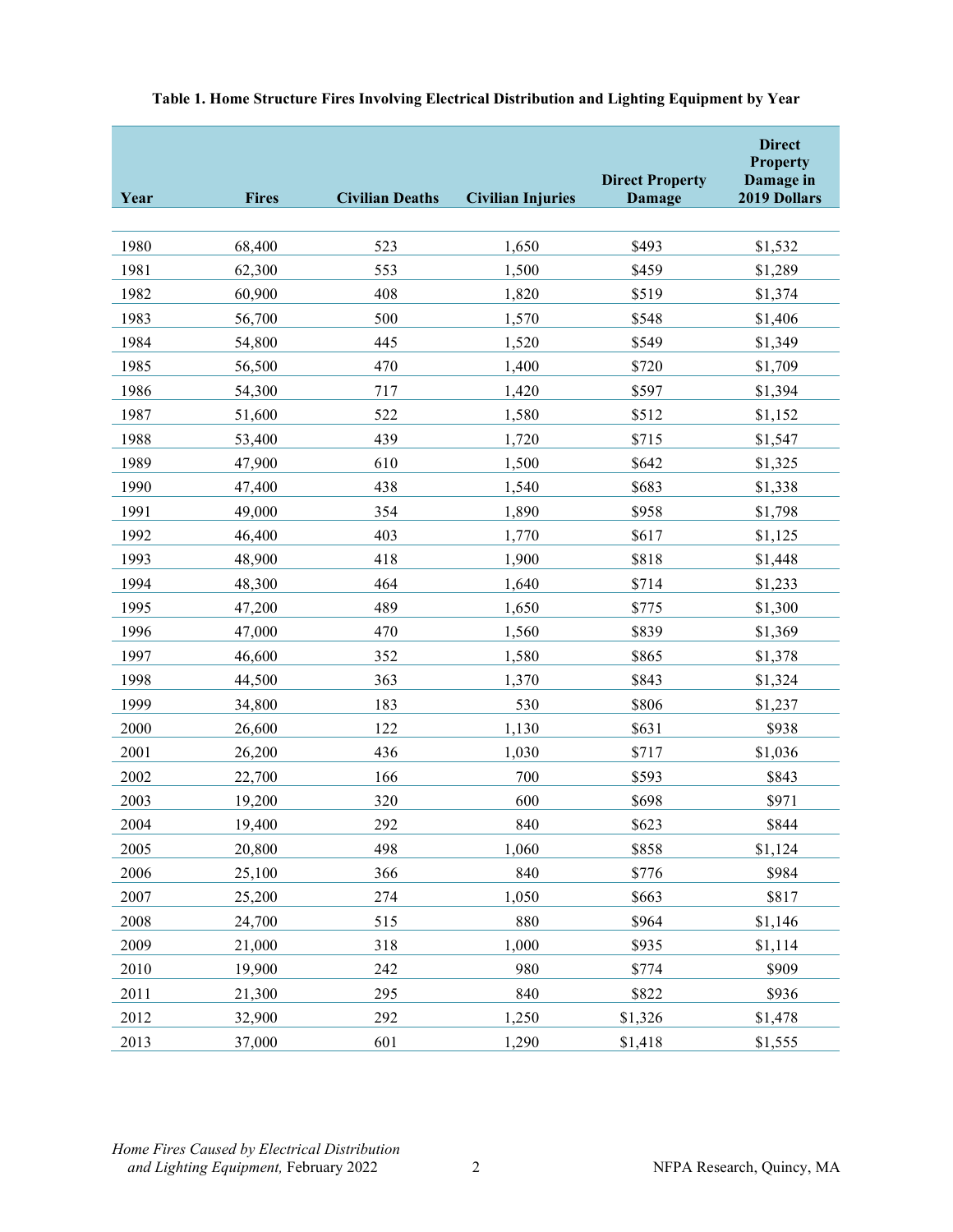| Year | <b>Fires</b> | <b>Civilian Deaths</b> | <b>Civilian Injuries</b> | <b>Direct Property</b><br>Damage | <b>Direct</b><br><b>Property</b><br>Damage in<br>2019 Dollars |
|------|--------------|------------------------|--------------------------|----------------------------------|---------------------------------------------------------------|
| 2014 | 37,900       | 535                    | 1,290                    | \$1,433                          | \$1,546                                                       |
| 2015 | 34,600       | 461                    | 1,020                    | \$1,136                          | \$1,226                                                       |
| 2016 | 32,900       | 562                    | 1,120                    | \$1,020                          | \$1,088                                                       |
| 2017 | 32,100       | 343                    | 850                      | \$1,661                          | \$1,733                                                       |
| 2018 | 32,100       | 437                    | 1,160                    | \$1,336                          | \$1,360                                                       |
| 2019 | 29,800       | 333                    | 1,160                    | \$1,255                          | \$1,255                                                       |

#### **Table 1. Home Structure Fires Involving Electrical Distribution and Lighting Equipment by Year (Continued)**

Note: Figures in parentheses exclude confined fires, which are fires reported as confined to a fuel burner or boiler, chimney or flue, cooking vessel, trash, incinerator, or commercial compactor. These are national estimates of fires reported to US municipal fire departments and so exclude fires reported to only federal or state agencies or industrial fire brigades. National estimates are projections. Casualty and loss projections can be heavily influenced by the inclusion or exclusion of a small number of unusually serious fires. Fires are rounded to the nearest hundred, civilian deaths to the nearest one, civilian injuries to the nearest ten, and direct property damage to the nearest million dollars. Figures for 1980–1998 are based on ignition factors 54–55 and reflect a proportional share of the home fires with ignition factor unknown, unreported, none, or blank. Figures for 1999 and later reflect a proportional share of the home fires with factor contributing to ignition as unknown, reported, none, or blank. Because of low participation in NFIRS Version 5.0 during 1999–2001, estimates for these years are highly uncertain and must be used with caution. Inflation adjustment to 2019 dollars was calculated using the Consumer Price Index.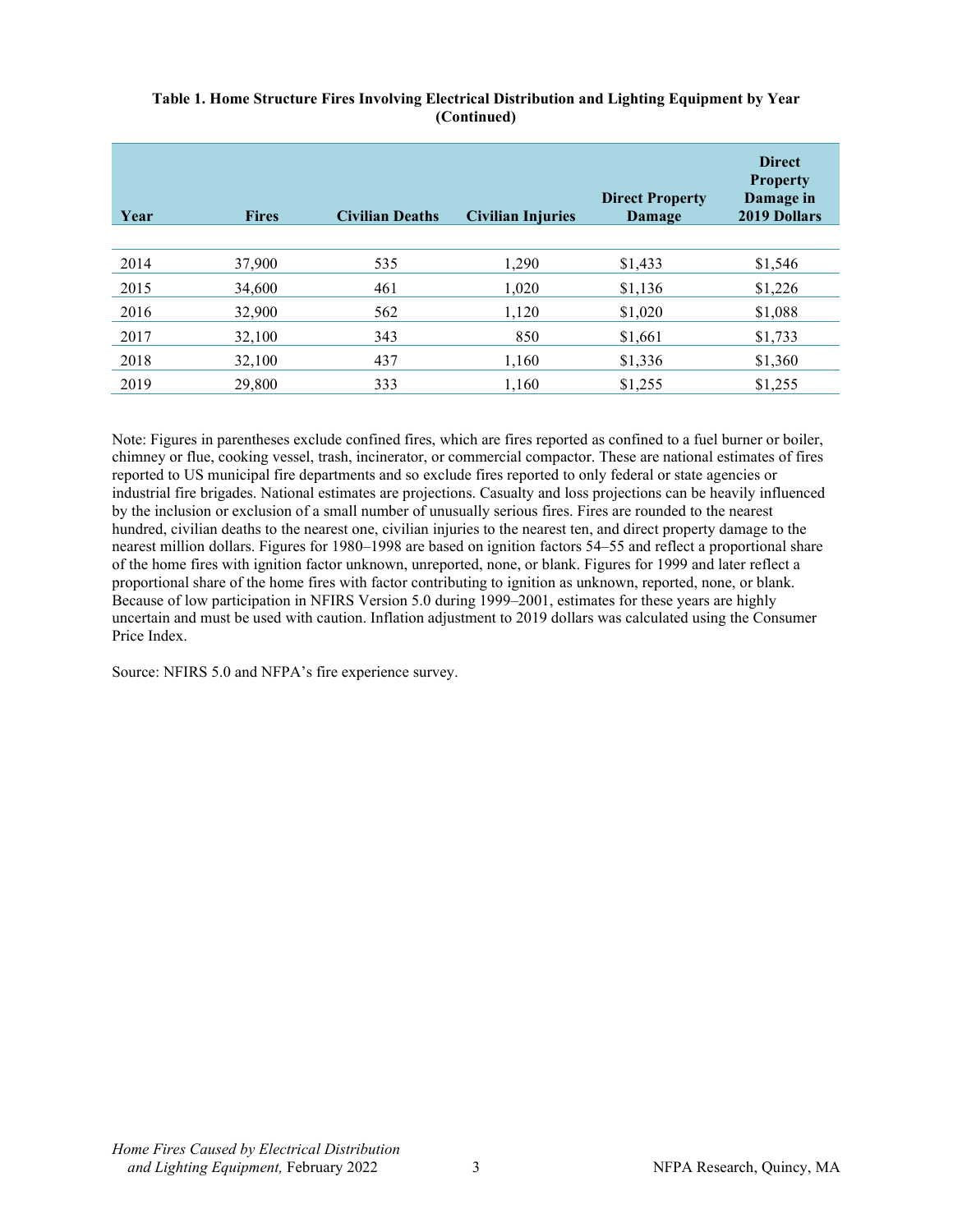<span id="page-4-0"></span>

| <b>Month</b> | <b>Fires</b> |           |     | <b>Civilian Deaths</b> |       | Civilian Injuries |         | <b>Direct Property</b><br>Damage<br>(in Millions) |
|--------------|--------------|-----------|-----|------------------------|-------|-------------------|---------|---------------------------------------------------|
|              |              |           |     |                        |       |                   |         |                                                   |
| January      | 3,840        | (12%)     | 60  | 15%                    | 120   | $(11\%)$          | \$144   | $(11\%)$                                          |
| February     | 3,080        | (9%)      | 50  | 11%                    | 80    | (8%)              | \$118   | (9%)                                              |
| March        | 2,830        | (9%)      | 40  | 9%                     | 90    | (9%)              | \$116   | (9%)                                              |
| April        | 2,430        | (7%)      | 40  | 10%                    | 120   | $(11\%)$          | \$96    | (7%)                                              |
| May          | 2,550        | (8%)      | 40  | 10%                    | 80    | (8%)              | \$98    | (7%)                                              |
| June         | 2,550        | (8%)      | 20  | 4%                     | 70    | (7%)              | \$155   | (12%)                                             |
| July         | 2,700        | (8%)      | 20  | 6%                     | 90    | (8%)              | \$126   | (9%)                                              |
| August       | 2,370        | (7%)      | 10  | 3%                     | 90    | (8%)              | \$83    | (6%)                                              |
| September    | 2,140        | (7%)      | 40  | $8\%$                  | 80    | (8%)              | \$75    | (6%)                                              |
| October      | 2,330        | (7%)      | 30  | 7%                     | 70    | (6%)              | \$102   | (8%)                                              |
| November     | 2,620        | (8%)      | 30  | 7%                     | 70    | (7%)              | \$106   | (8%)                                              |
| December     | 3,180        | $(10\%)$  | 50  | 11%                    | 110   | $(10\%)$          | \$113   | (9%)                                              |
|              |              |           |     |                        |       |                   |         |                                                   |
| Total        | 32,620       | $(100\%)$ | 430 | $(100\%)$              | 1.070 | $(100\%)$         | \$1,333 | $(100\%)$                                         |

#### **Table 2. Home Fires Involving Electrical Distribution and Lighting Equipment by Month: 2015–2019 Annual Averages**

Note: Totals may not equal sums due to rounding errors.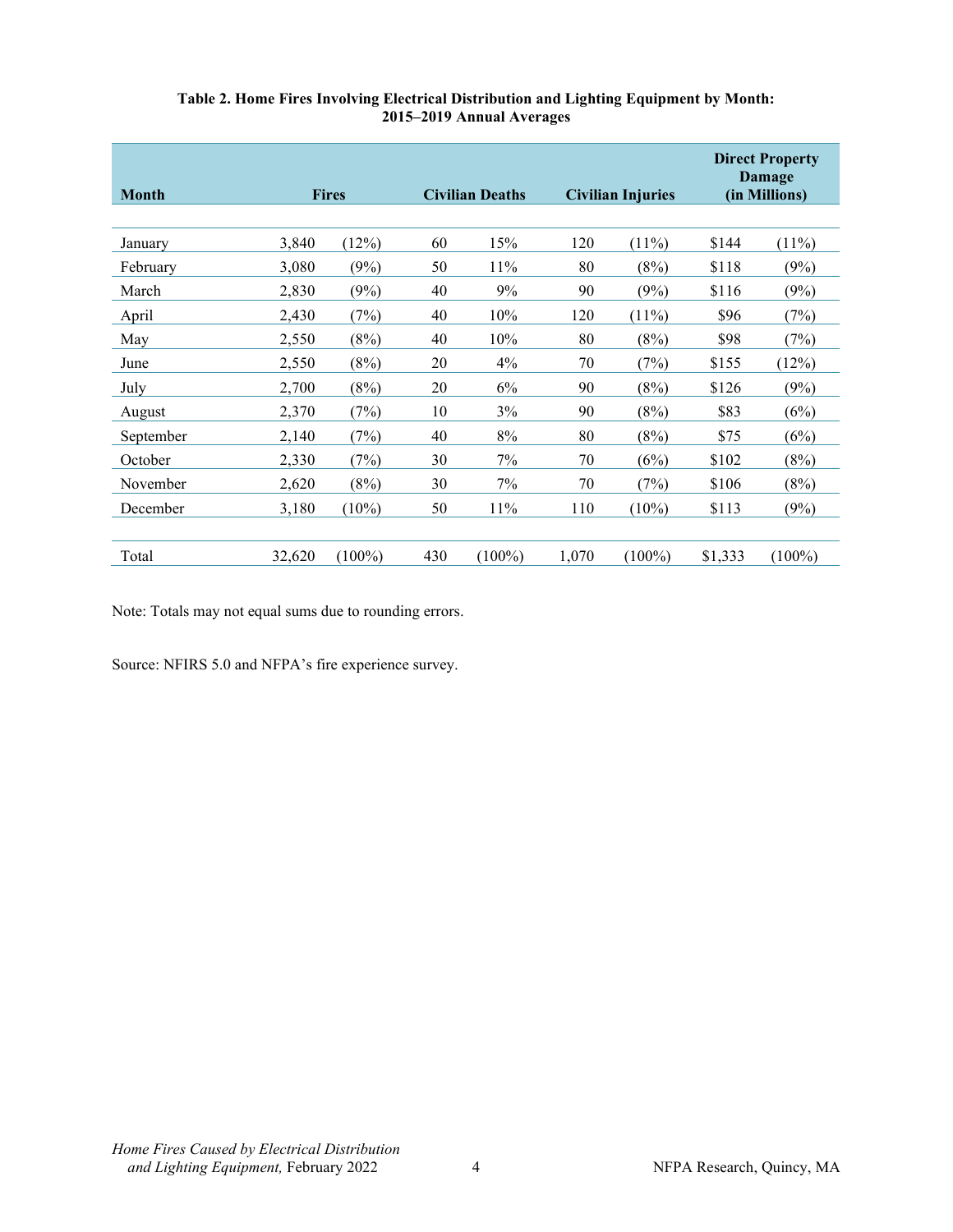| Day of the Week | <b>Fires</b> |           | <b>Civilian Deaths</b><br><b>Civilian Injuries</b> |           |       |           | <b>Direct Property</b><br>Damage<br>(in Millions) |           |
|-----------------|--------------|-----------|----------------------------------------------------|-----------|-------|-----------|---------------------------------------------------|-----------|
|                 |              |           |                                                    |           |       |           |                                                   |           |
| Sunday          | 4,720        | (14%)     | 50                                                 | (12%)     | 140   | (13%)     | \$191                                             | (14%)     |
| Monday          | 4,710        | (14%)     | 70                                                 | (15%)     | 130   | (12%)     | \$183                                             | (14%)     |
| Tuesday         | 4,560        | (14%)     | 70                                                 | (16%)     | 170   | (16%)     | \$186                                             | (14%)     |
| Wednesday       | 4,660        | (14%)     | 80                                                 | (18%)     | 140   | (13%)     | \$245                                             | (18%)     |
| Thursday        | 4,470        | (14%)     | 50                                                 | (13%)     | 170   | (16%)     | \$175                                             | (13%)     |
| Friday          | 4.640        | (14%)     | 70                                                 | (16%)     | 160   | (15%)     | \$178                                             | (13%)     |
| Saturday        | 4,870        | (15%)     | 40                                                 | (9%)      | 160   | (15%)     | \$176                                             | (13%)     |
|                 |              |           |                                                    |           |       |           |                                                   |           |
| Total           | 32,620       | $(100\%)$ | 430                                                | $(100\%)$ | 1.070 | $(100\%)$ | \$1,333                                           | $(100\%)$ |

#### <span id="page-5-0"></span>**Table 3. Home Fires Involving Electrical Distribution and Lighting Equipment by Day of the Week: 2015–2019 Annual Averages**

Note: Totals may not equal sums due to rounding errors.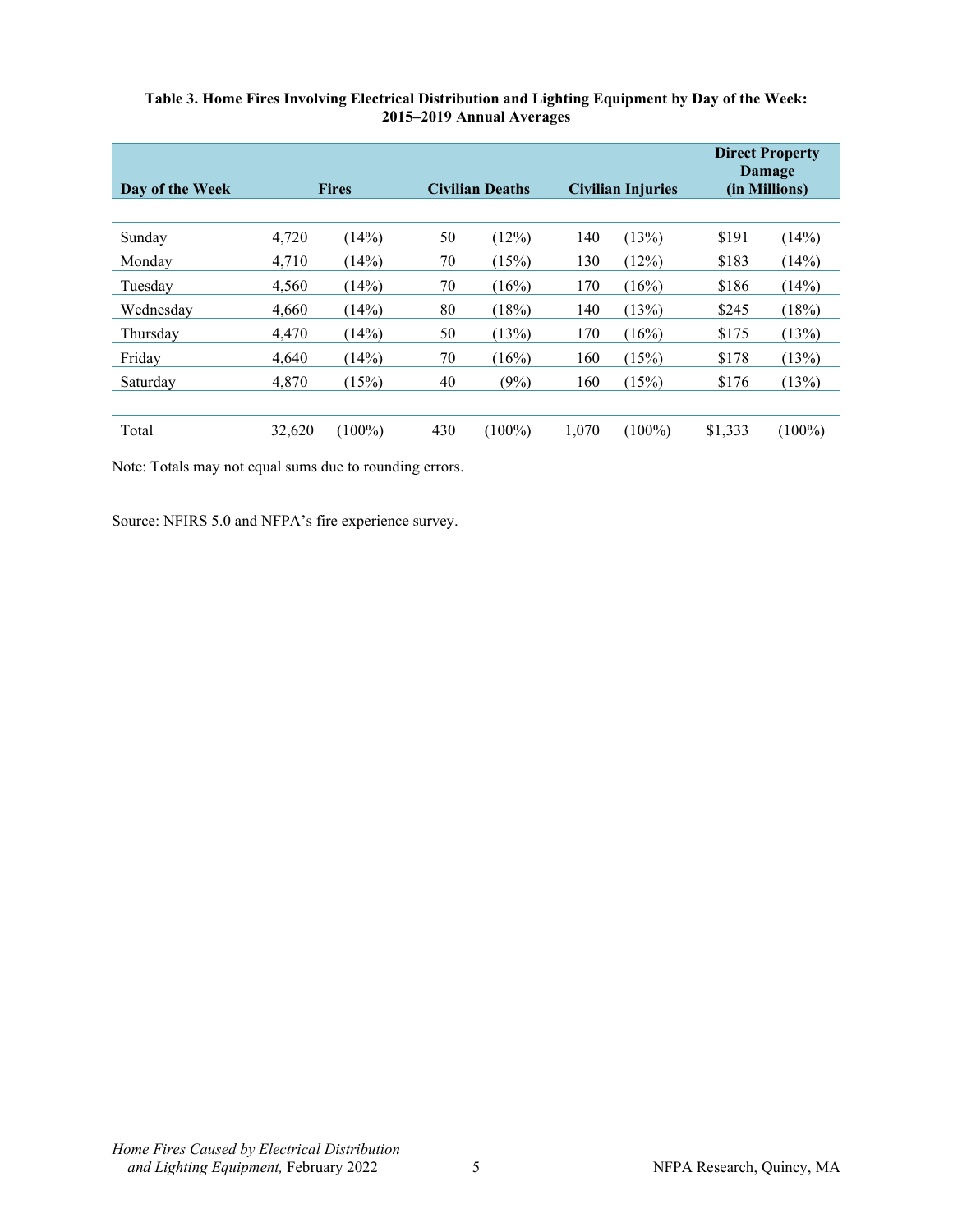<span id="page-6-0"></span>

| <b>Time of Day</b>  |        | <b>Fires</b> |     | <b>Civilian Deaths</b> |       | <b>Civilian Injuries</b> | <b>Direct Property</b><br><b>Damage</b><br>(in Millions) |           |
|---------------------|--------|--------------|-----|------------------------|-------|--------------------------|----------------------------------------------------------|-----------|
|                     |        |              |     |                        |       |                          |                                                          |           |
| Midnight-12:59 a.m. | 1,120  | (3%)         | 30  | (6%)                   | 30    | (2%)                     | \$48                                                     | (4%)      |
| $1:00-1:59$ a.m.    | 1,000  | (3%)         | 40  | $(10\%)$               | 50    | (4%)                     | \$54                                                     | (4%)      |
| 2:00-2:59 a.m.      | 850    | (3%)         | 30  | (7%)                   | 50    | (5%)                     | \$44                                                     | (3%)      |
| $3:00-3:59$ a.m.    | 900    | (3%)         | 30  | (6%)                   | 50    | (4%)                     | \$47                                                     | (4%)      |
| 4:00-4:59 a.m.      | 830    | (3%)         | 20  | (6%)                   | 30    | (3%)                     | \$33                                                     | (2%)      |
| $5:00 - 5:59$ a.m.  | 820    | (3%)         | 30  | (7%)                   | 40    | (4%)                     | \$43                                                     | (3%)      |
| $6:00-6:59$ a.m.    | 1,020  | (3%)         | 20  | (5%)                   | 40    | (4%)                     | \$42                                                     | (3%)      |
| 7:00-7:59 a.m.      | 1,050  | (3%)         | 20  | (4%)                   | 30    | (3%)                     | \$44                                                     | (3%)      |
| 8:00-8:59 a.m.      | 1,160  | (4%)         | 20  | (5%)                   | 50    | (5%)                     | \$44                                                     | (3%)      |
| $9:00-9:59$ a.m.    | 1,320  | (4%)         | 20  | (4%)                   | 60    | (6%)                     | \$50                                                     | (4%)      |
| $10:00-10:59$ a.m.  | 1,420  | (4%)         | 10  | (2%)                   | 50    | (4%)                     | \$46                                                     | (3%)      |
| $11:00-11:59$ a.m.  | 1,480  | (5%)         | 10  | (2%)                   | 40    | (4%)                     | \$54                                                     | (4%)      |
| $12:00-12:59$ p.m.  | 1,510  | (5%)         | 10  | (3%)                   | 40    | (4%)                     | \$59                                                     | (4%)      |
| $1:00-1:59$ p.m.    | 1,620  | (5%)         | 10  | $(1\%)$                | 40    | (4%)                     | \$54                                                     | (4%)      |
| $2:00-2:59$ p.m.    | 1,650  | (5%)         | 10  | (3%)                   | 40    | (4%)                     | \$154                                                    | (12%)     |
| $3:00-3:59$ p.m.    | 1,770  | (5%)         | 10  | (3%)                   | 40    | (4%)                     | \$71                                                     | (5%)      |
| 4:00-4:59 p.m.      | 1,750  | (5%)         | 10  | $(1\%)$                | 50    | (5%)                     | \$69                                                     | (5%)      |
| $5:00-5:59$ p.m.    | 1,790  | (5%)         | 10  | (2%)                   | 50    | (4%)                     | \$52                                                     | (4%)      |
| $6:00-6:59$ p.m.    | 1,750  | (5%)         | 10  | (3%)                   | 50    | (5%)                     | \$58                                                     | (4%)      |
| $7:00 - 7:59$ p.m.  | 1,810  | (6%)         | 10  | (3%)                   | 50    | (5%)                     | \$70                                                     | (5%)      |
| $8:00-8:59$ p.m.    | 1,740  | (5%)         | 10  | (2%)                   | 40    | (4%)                     | \$57                                                     | (4%)      |
| $9:00-9:59$ p.m.    | 1,570  | (5%)         | 10  | (3%)                   | 50    | (5%)                     | \$51                                                     | (4%)      |
| 10:00-10:59 p.m.    | 1,420  | (4%)         | 20  | (4%)                   | 50    | (5%)                     | \$41                                                     | (3%)      |
| $11:00-11:59$ p.m.  | 1,280  | (4%)         | 20  | (4%)                   | 50    | (5%)                     | \$50                                                     | (4%)      |
|                     |        |              |     |                        |       |                          |                                                          |           |
| Total               | 32,620 | $(100\%)$    | 430 | $(100\%)$              | 1,070 | $(100\%)$                | \$1,333                                                  | $(100\%)$ |

#### **Table 4. Home Fires Involving Electrical Distribution and Lighting Equipment by Time of Day: 2015–2019 Annual Averages**

Note: Totals may not equal sums due to rounding errors.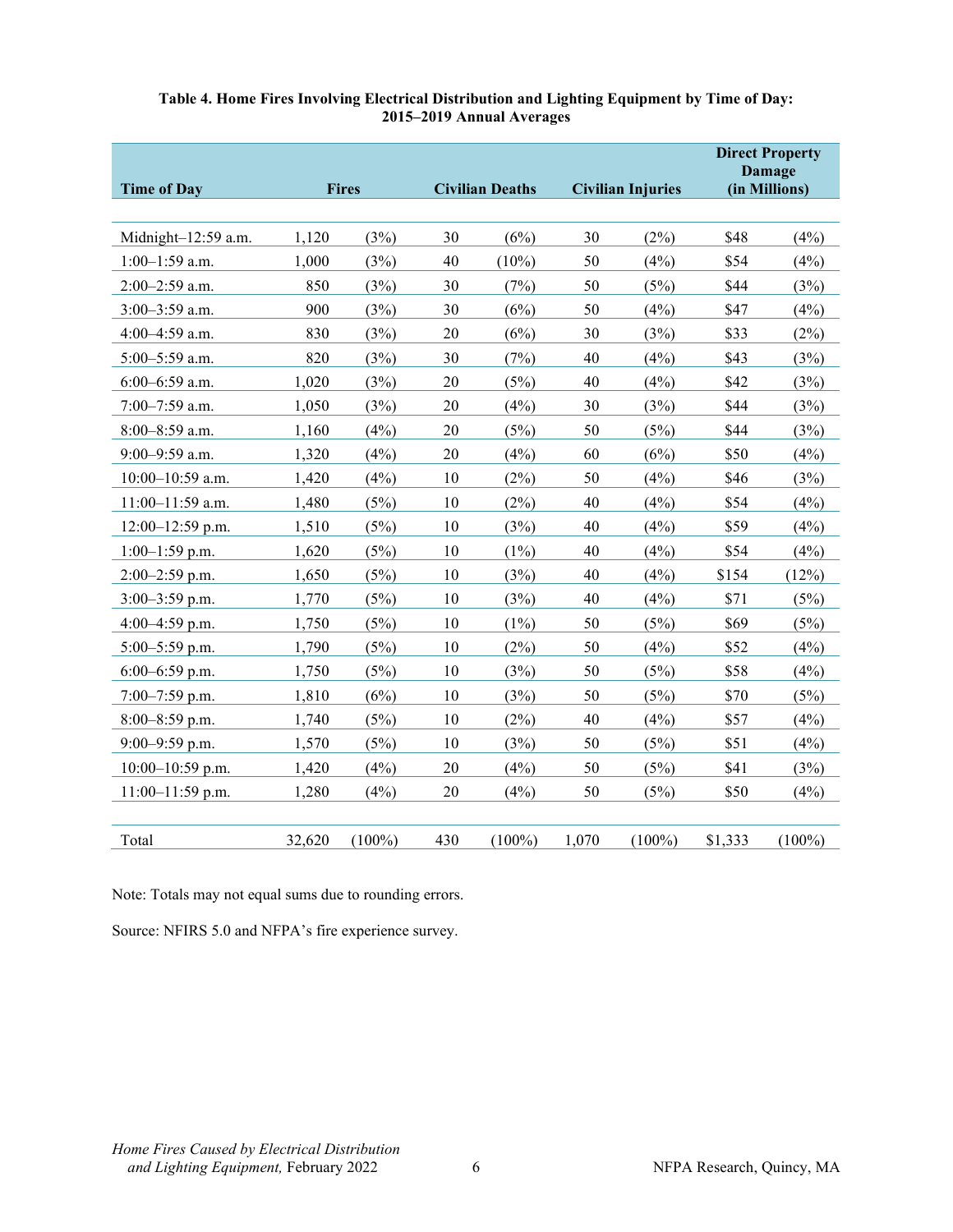#### **Table 5. Home Fires Involving Electrical Distribution and Lighting Equipment by Equipment Involved in Ignition: 2015–2019 Annual Averages**

<span id="page-7-0"></span>

| <b>Type of Equipment</b>                      | <b>Fires</b> |          | <b>Civilian Deaths</b> |         | <b>Civilian Injuries</b> |          | <b>Direct Property</b><br><b>Damage</b><br>(in Millions) |          |
|-----------------------------------------------|--------------|----------|------------------------|---------|--------------------------|----------|----------------------------------------------------------|----------|
|                                               |              |          |                        |         |                          |          |                                                          |          |
| Wiring and related equipment                  | 22,210       | (68%)    | 180                    | (42%)   | 560                      | (53%)    | \$802                                                    | $(60\%)$ |
| Outlet, receptacle                            | 4,210        | (13%)    | 40                     | (9%)    | 130                      | (12%)    | \$120                                                    | (9%)     |
| Electrical branch circuit                     | 2,410        | (7%)     | 20                     | (5%)    | 50                       | (5%)     | \$108                                                    | (8%)     |
| Panelboard, switchboard, circuit breaker      |              |          |                        |         |                          |          |                                                          |          |
| board                                         | 1,360        | (4%)     | 10                     | (3%)    | 20                       | (2%)     | \$51                                                     | (4%)     |
| Electrical service supply wires from utility  | 1,110        | (3%)     | $\boldsymbol{0}$       | $(1\%)$ | 20                       | (2%)     | \$38                                                     | (3%)     |
| Electric meter, meter box                     | 960          | (3%)     | $\boldsymbol{0}$       | $(0\%)$ | 20                       | (2%)     | \$29                                                     | (2%)     |
| Electrical power (utility) line               | 930          | (3%)     | $\boldsymbol{0}$       | $(0\%)$ | 10                       | $(1\%)$  | \$31                                                     | (2%)     |
| Wiring from meter box to circuit breaker      | 820          | (3%)     | $\boldsymbol{0}$       | $(0\%)$ | 10                       | $(1\%)$  | \$28                                                     | (2%)     |
| Wall switch                                   | 280          | $(1\%)$  | $\boldsymbol{0}$       | $(0\%)$ | 10                       | $(1\%)$  | \$9                                                      | $(1\%)$  |
| Ground fault interrupter, GFI                 | 100          | $(0\%)$  | $\boldsymbol{0}$       | $(0\%)$ | $\boldsymbol{0}$         | $(0\%)$  | \$3                                                      | $(0\%)$  |
| Unclassified electrical wiring                | 10,050       | (31%)    | 100                    | (22%)   | 280                      | (27%)    | \$385                                                    | (29%)    |
| Lamp, bulb, or lighting                       | 4,460        | (14%)    | 20                     | (6%)    | 140                      | (13%)    | \$158                                                    | (12%)    |
| Incandescent lighting fixture                 | 880          | (3%)     | 0                      | $(0\%)$ | 10                       | $(1\%)$  | \$31                                                     | (2%)     |
| Lamp — tabletop, floor, desk                  | 710          | (2%)     | $\boldsymbol{0}$       | $(0\%)$ | 40                       | (4%)     | \$21                                                     | (2%)     |
| Halogen lighting fixture or lamp              | 340          | $(1\%)$  | 10                     | (2%)    | 10                       | $(1\%)$  | \$12                                                     | $(1\%)$  |
| Light bulb                                    | 310          | $(1\%)$  | $\boldsymbol{0}$       | $(0\%)$ | $\boldsymbol{0}$         | $(0\%)$  | \$8                                                      | $(1\%)$  |
| Fluorescent lighting fixture, ballast         | 290          | $(1\%)$  | $\boldsymbol{0}$       | $(0\%)$ | 10                       | $(1\%)$  | \$7                                                      | (1%)     |
| Decorative lights, line voltage               | 190          | $(1\%)$  | $\boldsymbol{0}$       | $(0\%)$ | 10                       | $(1\%)$  | \$9                                                      | $(1\%)$  |
| Work light, trouble light                     | 120          | $(0\%)$  | $\boldsymbol{0}$       | $(0\%)$ | 10                       | $(1\%)$  | \$7                                                      | $(1\%)$  |
| Decorative or landscape lighting, low voltage | 60           | $(0\%)$  | $\boldsymbol{0}$       | $(0\%)$ | $\boldsymbol{0}$         | $(0\%)$  | \$1                                                      | $(0\%)$  |
| Nightlight                                    | 40           | $(0\%)$  | $\boldsymbol{0}$       | $(0\%)$ | $\boldsymbol{0}$         | $(0\%)$  | \$1                                                      | $(0\%)$  |
| Lantern, flashlight                           | 30           | $(0\%)$  | $\boldsymbol{0}$       | $(0\%)$ | $\boldsymbol{0}$         | $(0\%)$  | \$1                                                      | $(0\%)$  |
| Sodium, mercury vapor lighting fixtures or    |              |          |                        |         |                          |          |                                                          |          |
| lamps                                         | 10           | $(0\%)$  | $\boldsymbol{0}$       | $(0\%)$ | $\boldsymbol{0}$         | $(0\%)$  | \$1                                                      | $(0\%)$  |
| Sign                                          | 10           | $(0\%)$  | $\overline{0}$         | $(0\%)$ | $\boldsymbol{0}$         | $(0\%)$  | \$0                                                      | $(0\%)$  |
| Unclassified lamp, lighting                   | 1,470        | (5%)     | 10                     | (3%)    | 50                       | (4%)     | \$56                                                     | (4%)     |
| Cord or plug                                  | 3,210        | $(10\%)$ | 180                    | (41%)   | 190                      | (18%)    | \$130                                                    | (10%)    |
| Extension cord                                | 1,780        | (5%)     | 110                    | (26%)   | 110                      | $(10\%)$ | \$78                                                     | (6%)     |
| Power cord, plug — detachable from            |              |          |                        |         |                          |          |                                                          |          |
| appliance                                     | 500          | (2%)     | 10                     | (3%)    | 30                       | (3%)     | \$18                                                     | (1%)     |
| Power cord, plug — permanently attached       | 380          | $(1\%)$  | $20\,$                 | (6%)    | $20\,$                   | (2%)     | \$12                                                     | (1%)     |
| Unclassified cord, plug                       | 550          | (2%)     | 30                     | (7%)    | 30                       | (3%)     | \$22                                                     | (2%)     |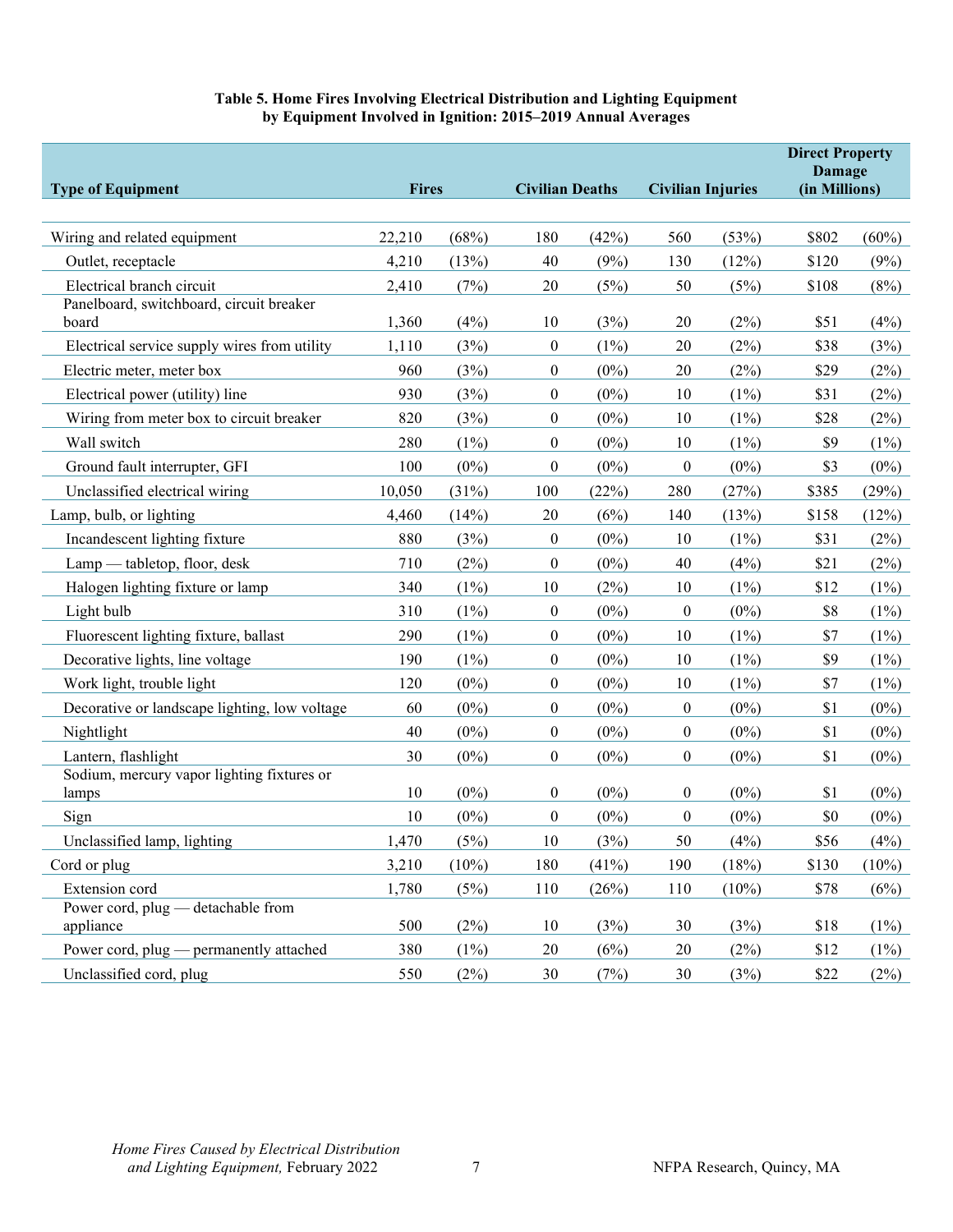#### **Table 5. Home Fires Involving Electrical Distribution and Lighting Equipment by Equipment Involved in Ignition: 2015–2019 Annual Averages (Continued)**

| <b>Type of Equipment</b>                 | <b>Fires</b> |           | <b>Civilian Deaths</b> |           |              | <b>Civilian Injuries</b> | <b>Direct Property</b><br>Damage<br>(in Millions) |           |
|------------------------------------------|--------------|-----------|------------------------|-----------|--------------|--------------------------|---------------------------------------------------|-----------|
|                                          |              |           |                        |           |              |                          |                                                   |           |
| Transformers and power supplies          | 2,730        | (8%)      | 50                     | $(11\%)$  | 180          | (16%)                    | \$242                                             | (18%)     |
| Surge protector                          | 790          | (2%)      | 30                     | (7%)      | 50           | (5%)                     | \$45                                              | (3%)      |
| Battery charger, rectifier               | 660          | (2%)      | 0                      | $(0\%)$   | 30           | (3%)                     | \$39                                              | (3%)      |
| Generator                                | 510          | (2%)      | 10                     | (3%)      | 50           | (4%)                     | \$104                                             | (8%)      |
| Battery                                  | 430          | $(1\%)$   | $\overline{0}$         | $(0\%)$   | 40           | (4%)                     | \$20                                              | (2%)      |
| Transformer, low voltage                 | 100          | $(0\%)$   | 0                      | $(0\%)$   | $\theta$     | $(0\%)$                  | \$3                                               | $(0\%)$   |
| Overcurrent, disconnect equipment        | 100          | $(0\%)$   | $\boldsymbol{0}$       | $(0\%)$   | $\theta$     | $(0\%)$                  | \$25                                              | (2%)      |
| Transformer, distribution type           | 90           | $(0\%)$   | 0                      | $(0\%)$   | $\mathbf{0}$ | $(0\%)$                  | \$4                                               | $(0\%)$   |
| Uninterrupted power supply (UPS)         | 40           | $(0\%)$   | $\boldsymbol{0}$       | $(0\%)$   | $\mathbf{0}$ | $(0\%)$                  | \$1                                               | $(0\%)$   |
| Inverter                                 | 30           | $(0\%)$   | $\overline{0}$         | $(0\%)$   | $\mathbf{0}$ | $(0\%)$                  | \$2                                               | $(0\%)$   |
| Fence, electric                          | 10           | $(0\%)$   | 0                      | $(0\%)$   | $\theta$     | $(0\%)$                  | \$1                                               | $(0\%)$   |
| Lightning rod, arrester/grounding device | 10           | $(0\%)$   | 0                      | $(0\%)$   | $\mathbf{0}$ | $(0\%)$                  | \$0                                               | $(0\%)$   |
|                                          |              |           |                        |           |              |                          |                                                   |           |
| Total                                    | 32,620       | $(100\%)$ | 430                    | $(100\%)$ | 1,070        | $(100\%)$                | \$1,333                                           | $(100\%)$ |

Note: Totals may not equal sums due to rounding errors.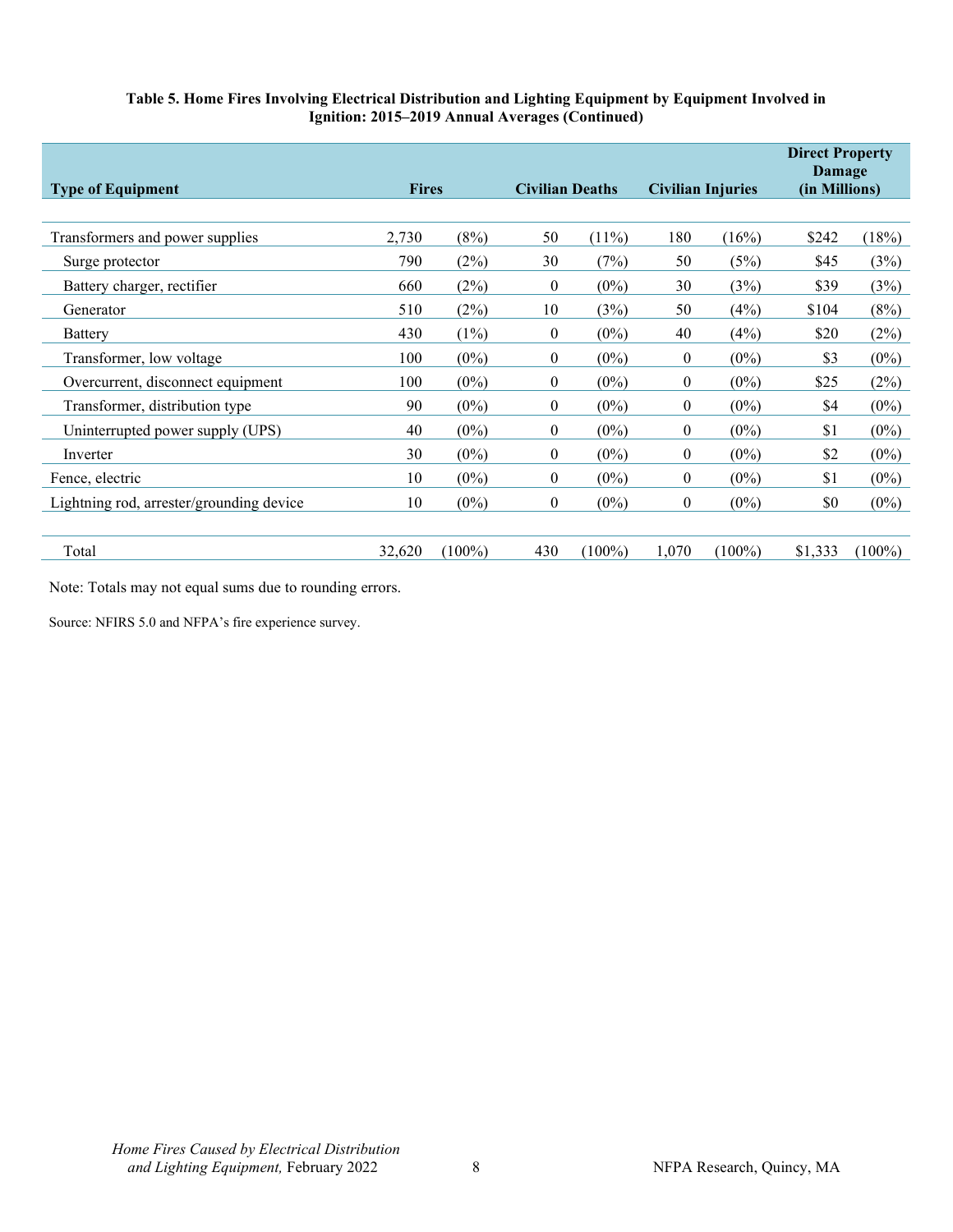#### **Table 6. Home Fires Involving Electrical Distribution and Lighting Equipment by Cause of Ignition: 2015–2019 Annual Averages**

<span id="page-9-0"></span>

| <b>Cause of Ignition</b>            | <b>Fires</b> |           |                  | <b>Civilian Deaths</b> |          | <b>Civilian Injuries</b> | <b>Direct Property</b><br><b>Damage</b><br>(in Millions) |           |
|-------------------------------------|--------------|-----------|------------------|------------------------|----------|--------------------------|----------------------------------------------------------|-----------|
|                                     |              |           |                  |                        |          |                          |                                                          |           |
| Unintentional                       | 17,600       | (54%)     | 240              | $(56\%)$               | 670      | (62%)                    | \$865                                                    | (65%)     |
| Failure of equipment or heat source | 14,040       | (43%)     | 190              | (44%)                  | 400      | (37%)                    | \$436                                                    | (33%)     |
| Act of nature                       | 660          | (2%)      | $\bf{0}$         | $(0\%)$                | $\theta$ | $(0\%)$                  | \$23                                                     | (2%)      |
| Unclassified cause                  | 180          | (1%)      | $\bf{0}$         | $(0\%)$                | $\theta$ | $(0\%)$                  | \$5                                                      | $(0\%)$   |
| Intentional                         | 140          | $(0\%)$   | $\boldsymbol{0}$ | $(0\%)$                | $\theta$ | $(0\%)$                  | \$4                                                      | $(0\%)$   |
|                                     |              |           |                  |                        |          |                          |                                                          |           |
| <b>Total</b>                        | 32,620       | $(100\%)$ | 430              | $(100\%)$              | 1,070    | $(100\%)$                | \$1,333                                                  | $(100\%)$ |

Note: Totals may not equal sums due to rounding errors.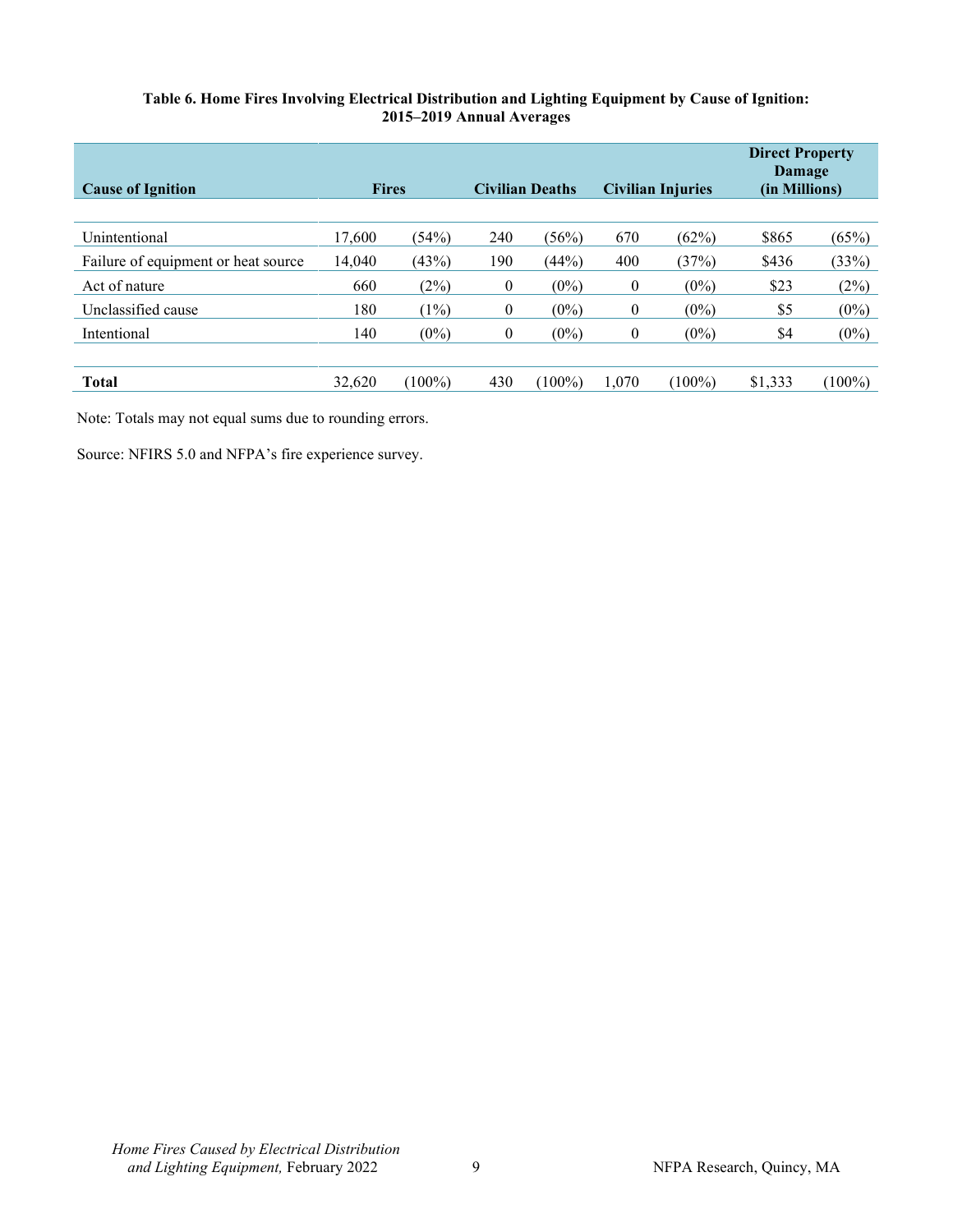| <b>Factor Contributing to Ignition</b>      |        | <b>Fires</b> |                  | <b>Civilian Deaths</b> |                  | <b>Civilian Injuries</b> |         | <b>Direct</b><br><b>Property Damage</b><br>(in Millions) |  |
|---------------------------------------------|--------|--------------|------------------|------------------------|------------------|--------------------------|---------|----------------------------------------------------------|--|
| Electrical failure or malfunction           | 26,130 | $(80\%)$     | 330              | (76%)                  | 760              | (71%)                    | \$1,012 | (76%)                                                    |  |
| Non-confined                                | 25,810 | (79%)        | 330              | (76%)                  | 760              | (71%)                    | \$1,012 | (76%)                                                    |  |
| Confined                                    | 330    | $(1\%)$      | $\boldsymbol{0}$ | $(0\%)$                | $\boldsymbol{0}$ | $(0\%)$                  | \$0     | $(0\%)$                                                  |  |
| Heat source too close to<br>combustibles    | 1,820  | (6%)         | 30               | (6%)                   | 80               | (8%)                     | \$60    | (5%)                                                     |  |
| Non-confined                                | 1,710  | (5%)         | 30               | (6%)                   | 80               | (8%)                     | \$60    | (5%)                                                     |  |
| Confined                                    | 110    | $(0\%)$      | $\boldsymbol{0}$ | $(0\%)$                | $\boldsymbol{0}$ | $(0\%)$                  | \$0     | $(0\%)$                                                  |  |
| Mechanical failure or malfunction           | 1,630  | (5%)         | 20               | (4%)                   | 60               | (6%)                     | \$50    | (4%)                                                     |  |
| Non-confined                                | 1,570  | (5%)         | 20               | (4%)                   | 60               | (5%)                     | \$50    | (4%)                                                     |  |
| Confined                                    | 60     | $(0\%)$      | $\boldsymbol{0}$ | $(0\%)$                | $\boldsymbol{0}$ | $(0\%)$                  | \$0     | $(0\%)$                                                  |  |
| Equipment overloaded                        | 940    | (3%)         | 50               | $(11\%)$               | 60               | (6%)                     | \$42    | (3%)                                                     |  |
| Non-confined                                | 930    | (3%)         | 50               | $(11\%)$               | 60               | (6%)                     | \$42    | (3%)                                                     |  |
| Confined                                    | 10     | $(0\%)$      | $\boldsymbol{0}$ | $(0\%)$                | $\boldsymbol{0}$ | $(0\%)$                  | \$0     | $(0\%)$                                                  |  |
| Unclassified misuse of material or          |        |              |                  |                        |                  |                          |         |                                                          |  |
| product                                     | 560    | (2%)         | 20               | (6%)                   | 30               | (3%)                     | \$20    | $(1\%)$                                                  |  |
| Non-confined                                | 540    | (2%)         | 20               | (6%)                   | 30               | (3%)                     | \$20    | $(1\%)$                                                  |  |
| Confined<br>Other known factor contributing | 20     | $(0\%)$      | $\boldsymbol{0}$ | $(0\%)$                | $\boldsymbol{0}$ | $(0\%)$                  | \$0     | $(0\%)$                                                  |  |
| to ignition                                 | 3,280  | $(10\%)$     | 50               | (12%)                  | 140              | (13%)                    | \$235   | (18%)                                                    |  |
| Non-confined                                | 3,170  | $(10\%)$     | 50               | (12%)                  | 140              | (13%)                    | \$235   | (18%)                                                    |  |
| Confined                                    | 100    | $(0\%)$      | $\theta$         | $(0\%)$                | $\theta$         | $(0\%)$                  | \$0     | $(0\%)$                                                  |  |
|                                             |        |              |                  |                        |                  |                          |         |                                                          |  |
| <b>Total Fires</b>                          | 32,620 | $(100\%)$    | 430              | $(100\%)$              | 1,070            | $(100\%)$                | \$1,333 | $(100\%)$                                                |  |
| Non-confined                                | 32,020 | (98%)        | 430              | $(100\%)$              | 1,060            | (99%)                    | \$1,332 | $(100\%)$                                                |  |
| Confined                                    | 600    | (2%)         | $\boldsymbol{0}$ | $(0\%)$                | 10               | $(1\%)$                  | \$0     | $(0\%)$                                                  |  |
|                                             |        |              |                  |                        |                  |                          |         |                                                          |  |
| <b>Total Factors</b>                        | 34,360 | (105%)       | 490              | (114%)                 | 1,130            | $(106\%)$                | \$1,420 | (107%)                                                   |  |
| Non-confined                                | 33,730 | (103%)       | 490              | (114%)                 | 1,308            | (105%)                   | \$1,419 | (107%)                                                   |  |
| Confined                                    | 630    | (2%)         | $\boldsymbol{0}$ | $(0\%)$                | 10               | $(1\%)$                  | \$0     | $(0\%)$                                                  |  |

#### <span id="page-10-0"></span>**Table 7. Home Fires Involving Electrical Distribution and Lighting Equipment by Factor Contributing to Ignition: 2015–2019 Annual Averages**

Note: Totals may not equal sums due to rounding errors.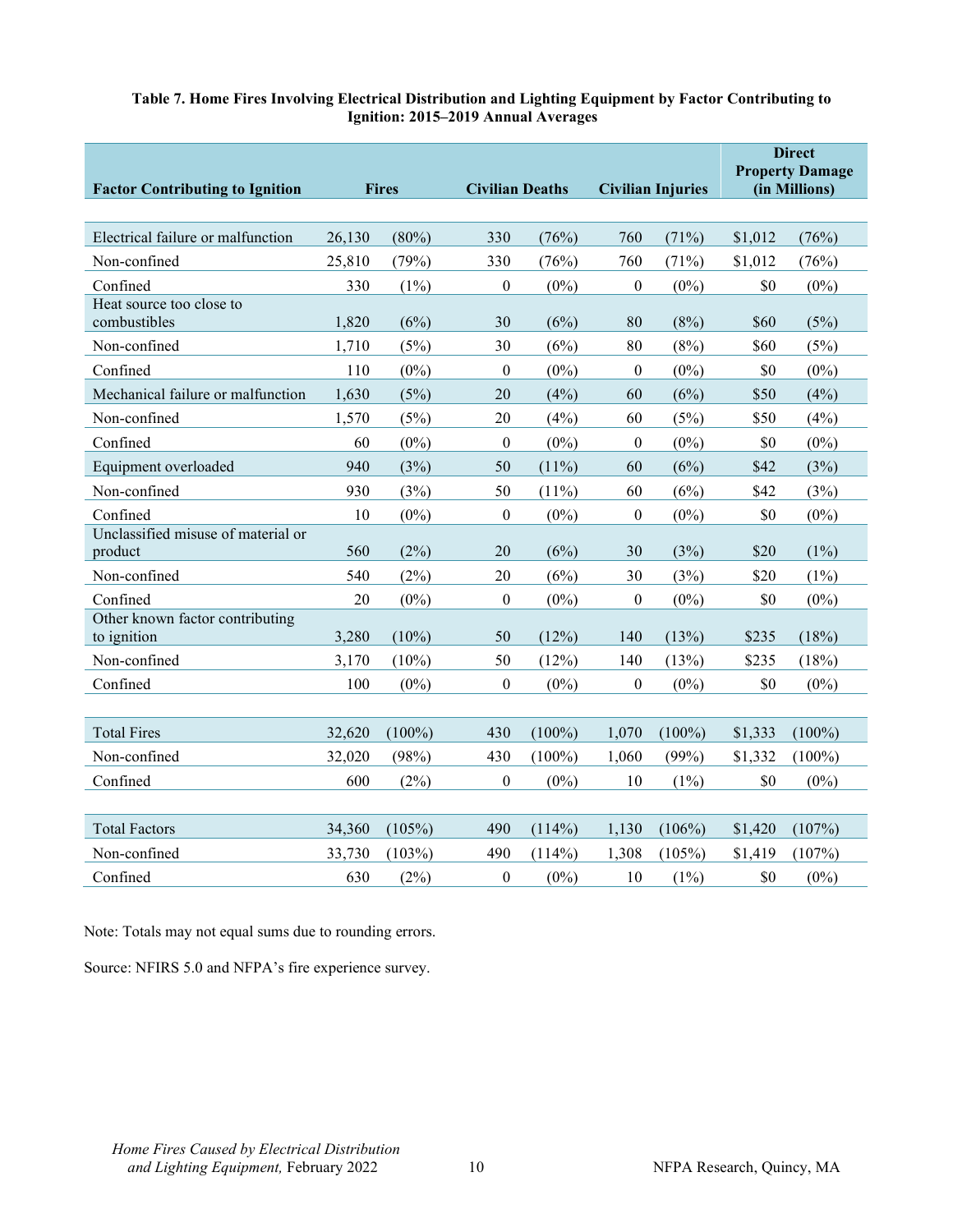| <b>Heat Source</b>                                     | <b>Fires</b> |           | <b>Civilian Deaths</b> |           |                  | <b>Civilian Injuries</b> |         | <b>Direct</b><br><b>Property Damage</b><br>(in Millions) |
|--------------------------------------------------------|--------------|-----------|------------------------|-----------|------------------|--------------------------|---------|----------------------------------------------------------|
|                                                        |              |           |                        |           |                  |                          |         |                                                          |
| Arcing                                                 | 23,760       | (73%)     | 310                    | (72%)     | 700              | (65%)                    | \$873   | (65%)                                                    |
| Non-confined                                           | 23,510       | (72%)     | 310                    | (72%)     | 700              | (65%)                    | \$873   | (65%)                                                    |
| Confined                                               | 250          | $(1\%)$   | $\boldsymbol{0}$       | $(0\%)$   | $\boldsymbol{0}$ | $(0\%)$                  | \$0     | $(0\%)$                                                  |
| Unclassified heat from powered<br>equipment            | 3,950        | (12%)     | 40                     | (9%)      | 170              | (16%)                    | \$184   | (14%)                                                    |
| Non-confined                                           | 3,800        | (12%)     | 40                     | (9%)      | 170              | (16%)                    | \$184   | (14%)                                                    |
| Confined                                               | 140          | $(0\%)$   | $\boldsymbol{0}$       | $(0\%)$   | $\boldsymbol{0}$ | $(0\%)$                  | \$0     | $(0\%)$                                                  |
| Radiated or conducted heat from<br>operating equipment | 2,590        | (8%)      | 50                     | (12%)     | 100              | (9%)                     | \$163   | (12%)                                                    |
| Non-confined                                           | 2,470        | (8%)      | 50                     | (12%)     | 100              | (9%)                     | \$163   | (12%)                                                    |
| Confined                                               | 120          | $(0\%)$   | $\boldsymbol{0}$       | $(0\%)$   | $\boldsymbol{0}$ | $(0\%)$                  | \$0     | $(0\%)$                                                  |
| Spark, ember, or flame from<br>operating equipment     | 860          | (3%)      | 10                     | (2%)      | 50               | (5%)                     | \$38    | (3%)                                                     |
| Non-confined                                           | 830          | (3%)      | 10                     | (2%)      | 50               | (5%)                     | \$38    | (3%)                                                     |
| Confined                                               | 30           | $(0\%)$   | $\boldsymbol{0}$       | $(0\%)$   | $\boldsymbol{0}$ | $(0\%)$                  | \$0     | $(0\%)$                                                  |
| Unclassified hot or smoldering<br>object               | 580          | (2%)      | 10                     | (3%)      | 20               | (2%)                     | \$41    | (3%)                                                     |
| Non-confined                                           | 560          | (2%)      | 10                     | (3%)      | 20               | (2%)                     | \$41    | (3%)                                                     |
| Confined                                               | 20           | $(0\%)$   | $\boldsymbol{0}$       | $(0\%)$   | $\boldsymbol{0}$ | $(0\%)$                  | \$0     | $(0\%)$                                                  |
| Other known heat source                                | 890          | (3%)      | 10                     | (3%)      | 30               | (2%)                     | \$34    | (3%)                                                     |
| Non-confined                                           | 860          | (3%)      | 10                     | (3%)      | 30               | (2%)                     | \$34    | (3%)                                                     |
| Confined                                               | 30           | $(0\%)$   | $\boldsymbol{0}$       | $(0\%)$   | $\boldsymbol{0}$ | $(0\%)$                  | \$0     | $(0\%)$                                                  |
|                                                        |              |           |                        |           |                  |                          |         |                                                          |
| Total                                                  | 32,620       | $(100\%)$ | 430                    | $(100\%)$ | 1,070            | $(100\%)$                | \$1,333 | $(100\%)$                                                |
| Non-confined                                           | 32,020       | (98%)     | 430                    | $(100\%)$ | 1,060            | (99%)                    | \$1,332 | $(100\%)$                                                |
| Confined                                               | 600          | (2%)      | $\boldsymbol{0}$       | $(0\%)$   | 10               | $(1\%)$                  | \$0     | $(0\%)$                                                  |

#### <span id="page-11-0"></span>**Table 8. Home Fires Involving Electrical Distribution and Lighting Equipment by Heat Source: 2015–2019 Annual Averages**

Note: Totals may not equal sums due to rounding errors.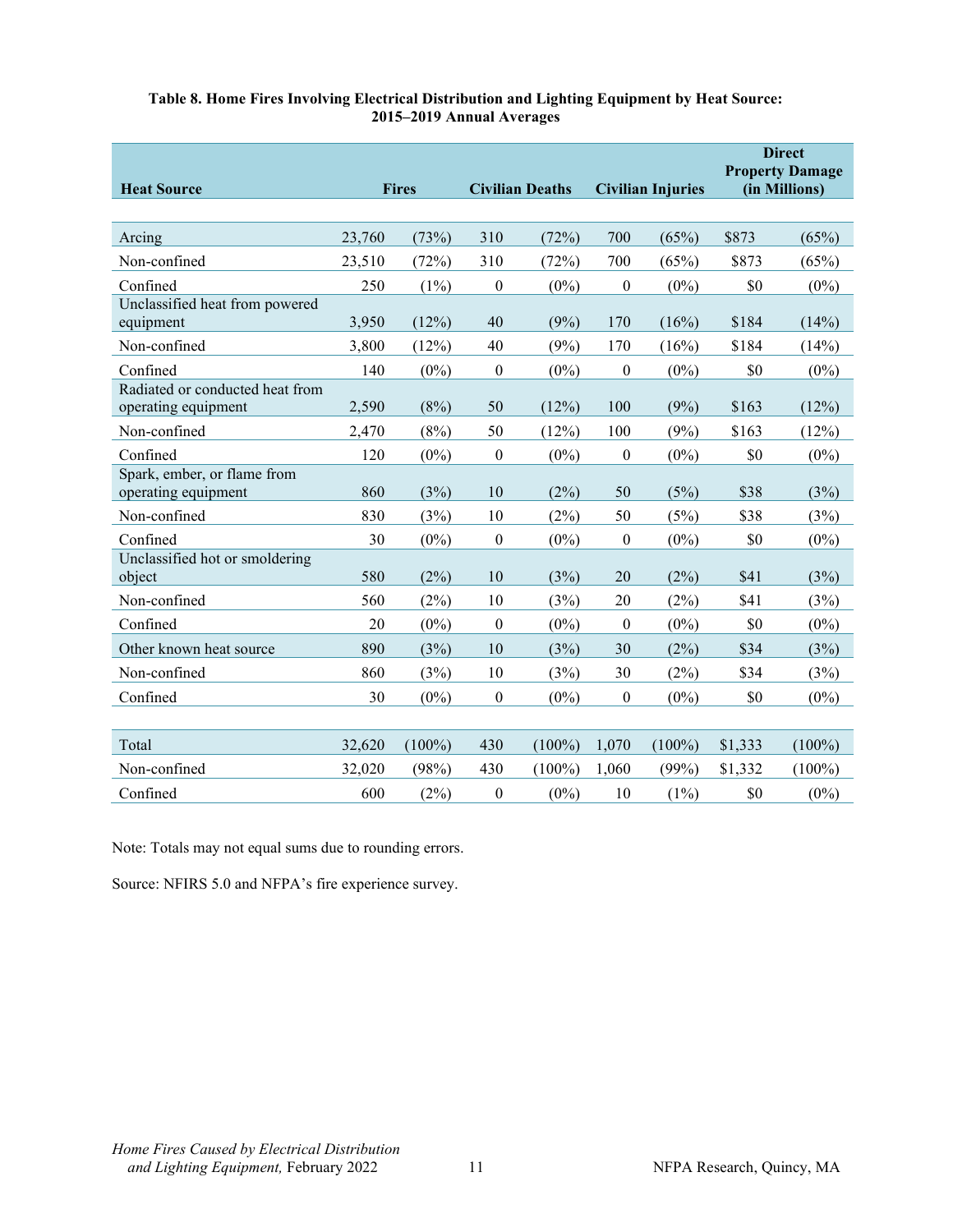#### <span id="page-12-0"></span>**Table 9. Home Fires Involving Electrical Distribution and Lighting Equipment by Area of Origin: 2015–2019 Annual Averages**

| <b>Area of Origin</b>                  |                  | <b>Fires</b> |                  | <b>Civilian Deaths</b> |                  | <b>Civilian Injuries</b> | <b>Direct</b><br><b>Property Damage</b><br>(in Millions) |         |
|----------------------------------------|------------------|--------------|------------------|------------------------|------------------|--------------------------|----------------------------------------------------------|---------|
|                                        |                  |              |                  |                        |                  |                          |                                                          |         |
| Bedroom                                | 5,360            | (16%)        | 100              | (24%)                  | 330              | (31%)                    | \$199                                                    | (15%)   |
| Non-confined                           | 5,280            | (16%)        | 100              | (24%)                  | 330              | (31%)                    | \$199                                                    | (15%)   |
| Confined                               | 80               | $(0\%)$      | $\boldsymbol{0}$ | $(0\%)$                | $\boldsymbol{0}$ | $(0\%)$                  | \$0                                                      | $(0\%)$ |
| Attic or ceiling/roof assembly or      |                  |              |                  |                        |                  |                          |                                                          |         |
| concealed space                        | 3,610            | $(11\%)$     | 10               | (2%)                   | 50               | (5%)                     | \$156                                                    | (12%)   |
| Non-confined                           | 3,600            | $(11\%)$     | 10               | (2%)                   | 50               | (5%)                     | \$156                                                    | (12%)   |
| Confined<br>Wall assembly or concealed | 10               | $(0\%)$      | $\boldsymbol{0}$ | $(0\%)$                | $\boldsymbol{0}$ | $(0\%)$                  | \$0                                                      | $(0\%)$ |
| space                                  | 2,730            | (8%)         | 30               | (6%)                   | 40               | (4%)                     | \$86                                                     | (6%)    |
| Non-confined                           | 2,710            | (8%)         | 30               | (6%)                   | 40               | (4%)                     | \$86                                                     | (6%)    |
| Confined                               | 20               | $(0\%)$      | $\boldsymbol{0}$ | $(0\%)$                | $\boldsymbol{0}$ | $(0\%)$                  | \$0                                                      | $(0\%)$ |
| Common room, living room,              |                  |              |                  |                        |                  |                          |                                                          |         |
| family room, lounge, or den            | 2,290            | (7%)         | 150              | (34%)                  | 160              | (15%)                    | \$103                                                    | (8%)    |
| Non-confined                           | 2,260            | (7%)         | 150              | (34%)                  | 160              | (15%)                    | \$103                                                    | (8%)    |
| Confined                               | 30               | $(0\%)$      | $\boldsymbol{0}$ | $(0\%)$                | $\boldsymbol{0}$ | $(0\%)$                  | \$0                                                      | $(0\%)$ |
| Exterior wall surface                  | 2,200            | (7%)         | 10               | (2%)                   | 30               | (3%)                     | \$51                                                     | (4%)    |
| Non-confined                           | 2,190            | (7%)         | 10               | (2%)                   | 30               | (3%)                     | \$51                                                     | (4%)    |
| Confined                               | 10               | $(0\%)$      | $\boldsymbol{0}$ | $(0\%)$                | $\boldsymbol{0}$ | $(0\%)$                  | \$0                                                      | $(0\%)$ |
| Kitchen or cooking area                | 2,110            | (6%)         | 30               | (6%)                   | 70               | (6%)                     | \$65                                                     | (5%)    |
| Non-confined                           | 1,950            | (6%)         | 30               | (6%)                   | 60               | (6%)                     | \$65                                                     | (5%)    |
| Confined                               | 160              | $(0\%)$      | $\boldsymbol{0}$ | $(0\%)$                | 10               | $(0\%)$                  | \$0                                                      | $(0\%)$ |
| Garage or vehicle storage area         | 1,730            | (5%)         | $\boldsymbol{0}$ | $(0\%)$                | 70               | (6%)                     | \$124                                                    | (9%)    |
| Non-confined                           | 1,710            | (5%)         | $\boldsymbol{0}$ | $(0\%)$                | 70               | (6%)                     | \$124                                                    | (9%)    |
| Confined                               | 20               | $(0\%)$      | $\boldsymbol{0}$ | $(0\%)$                | $\boldsymbol{0}$ | $(0\%)$                  | \$0                                                      | $(0\%)$ |
| Unclassified function area             | 1,160            | (4%)         | 20               | (5%)                   | 50               | (4%)                     | \$51                                                     | (4%)    |
| Non-confined                           | 1,150            | (4%)         | 20               | (5%)                   | 50               | (4%)                     | \$51                                                     | (4%)    |
| Confined                               | 10               | $(0\%)$      | $\boldsymbol{0}$ | $(0\%)$                | $\boldsymbol{0}$ | $(0\%)$                  | \$0                                                      | $(0\%)$ |
| Crawl space or substructure            | 1,150            | (4%)         | 20               | (4%)                   | $20\,$           | (2%)                     | \$37                                                     | (3%)    |
| space<br>Non-confined                  | 1,150            | (4%)         | $20\,$           | (4%)                   | $20\,$           | (2%)                     | \$37                                                     | (3%)    |
|                                        |                  |              |                  |                        |                  |                          |                                                          |         |
| Confined<br>Ceiling/floor assembly or  | $\boldsymbol{0}$ | $(0\%)$      | $\boldsymbol{0}$ | $(0\%)$                | $\boldsymbol{0}$ | $(0\%)$                  | \$0                                                      | $(0\%)$ |
| concealed space                        | 1,040            | (3%)         | 10               | $(1\%)$                | $20\,$           | (2%)                     | \$52                                                     | (4%)    |
| Non-confined                           | 1,040            | (3%)         | 10               | (1%)                   | $20\,$           | (2%)                     | \$52                                                     | (4%)    |
| Confined                               | $\boldsymbol{0}$ | $(0\%)$      | $\boldsymbol{0}$ | $(0\%)$                | $\boldsymbol{0}$ | $(0\%)$                  | \$0                                                      | $(0\%)$ |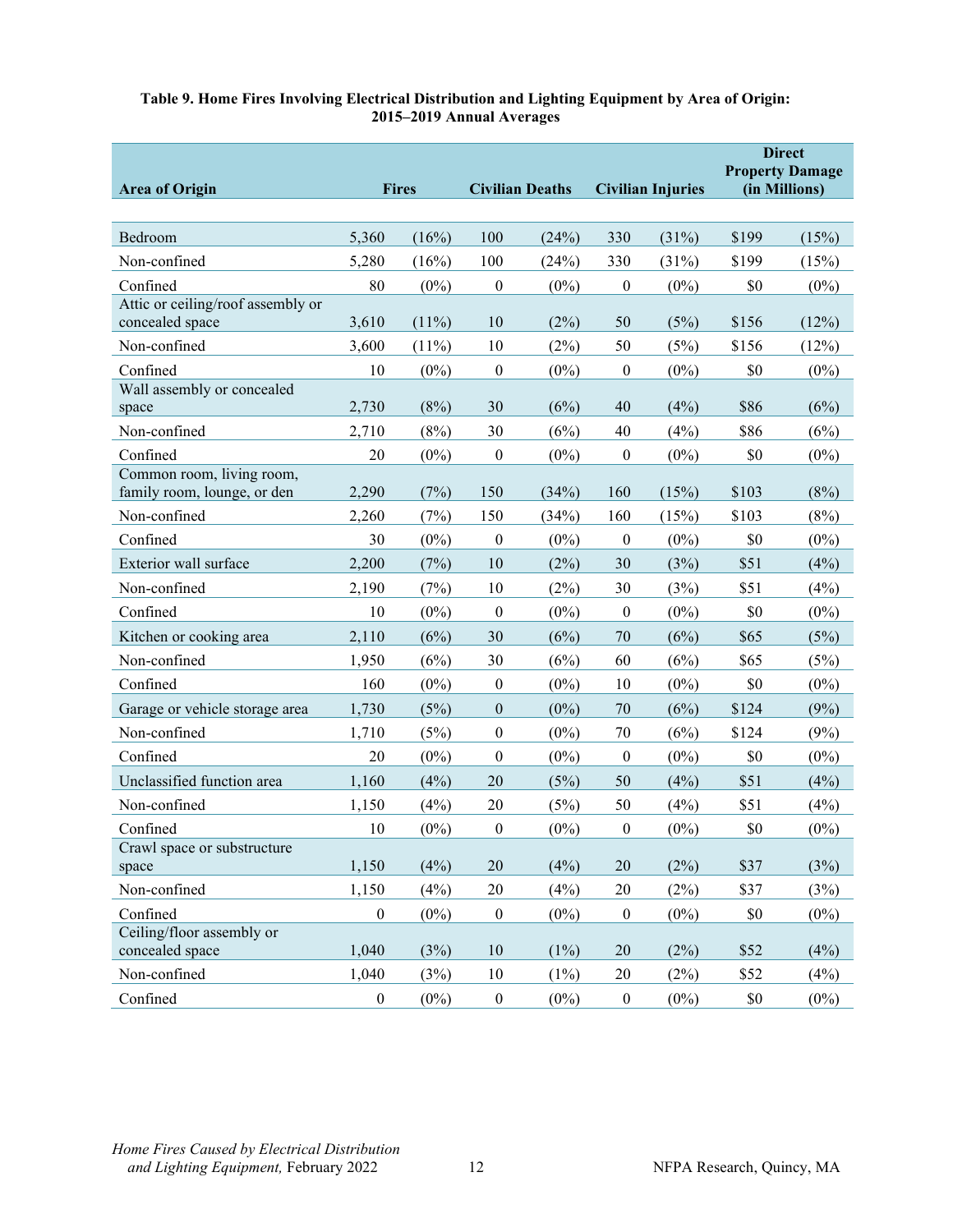| <b>Area of Origin</b>                             | <b>Fires</b> |           | <b>Civilian Deaths</b> |           | <b>Civilian Injuries</b> |           | <b>Direct</b><br><b>Property Damage</b><br>(in Millions) |           |
|---------------------------------------------------|--------------|-----------|------------------------|-----------|--------------------------|-----------|----------------------------------------------------------|-----------|
|                                                   |              |           |                        |           |                          |           |                                                          |           |
| Lavatory, bathroom, locker<br>room, or check room | 1,020        | (3%)      | $\boldsymbol{0}$       | $(0\%)$   | 10                       | $(1\%)$   | \$23                                                     | (2%)      |
| Non-confined                                      | 1,000        | (3%)      | $\boldsymbol{0}$       | $(0\%)$   | 10                       | $(1\%)$   | \$23                                                     | (2%)      |
| Confined                                          | 20           | $(0\%)$   | $\boldsymbol{0}$       | $(0\%)$   | $\boldsymbol{0}$         | $(0\%)$   | \$0                                                      | $(0\%)$   |
| Laundry room or area                              | 960          | (3%)      | $\mathbf{0}$           | $(0\%)$   | 20                       | (2%)      | \$29                                                     | (2%)      |
| Non-confined                                      | 930          | (3%)      | $\boldsymbol{0}$       | $(0\%)$   | 20                       | (2%)      | \$29                                                     | (2%)      |
| Confined                                          | 30           | $(0\%)$   | $\boldsymbol{0}$       | $(0\%)$   | $\theta$                 | $(0\%)$   | \$0                                                      | $(0\%)$   |
| Closet                                            | 640          | (2%)      | $\boldsymbol{0}$       | $(0\%)$   | 20                       | (2%)      | \$23                                                     | (2%)      |
| Non-confined                                      | 630          | (2%)      | $\boldsymbol{0}$       | $(0\%)$   | 20                       | (2%)      | \$23                                                     | (2%)      |
| Confined                                          | 10           | $(0\%)$   | $\boldsymbol{0}$       | $(0\%)$   | $\boldsymbol{0}$         | $(0\%)$   | \$0                                                      | $(0\%)$   |
| Exterior balcony or unenclosed                    |              |           |                        |           |                          |           |                                                          |           |
| porch                                             | 620          | (2%)      | $\boldsymbol{0}$       | $(0\%)$   | 20                       | (2%)      | \$32                                                     | (2%)      |
| Non-confined                                      | 600          | (2%)      | $\boldsymbol{0}$       | $(0\%)$   | 20                       | (2%)      | \$32                                                     | (2%)      |
| Confined                                          | 10           | $(0\%)$   | $\boldsymbol{0}$       | $(0\%)$   | $\boldsymbol{0}$         | $(0\%)$   | \$0                                                      | $(0\%)$   |
| Unclassified outside area                         | 570          | (2%)      | $\mathbf{0}$           | $(0\%)$   | 10                       | $(1\%)$   | \$13                                                     | $(1\%)$   |
| Non-confined                                      | 530          | (2%)      | $\boldsymbol{0}$       | $(0\%)$   | 10                       | $(1\%)$   | \$13                                                     | $(1\%)$   |
| Confined                                          | 40           | $(0\%)$   | $\boldsymbol{0}$       | $(0\%)$   | $\boldsymbol{0}$         | $(0\%)$   | \$0                                                      | $(0\%)$   |
| Confined chimney or flue fire                     | 30           | $(0\%)$   | $\mathbf{0}$           | $(0\%)$   | $\boldsymbol{0}$         | $(0\%)$   | \$0                                                      | $(0\%)$   |
| Other known area of origin                        | 5,420        | (17%)     | 60                     | (13%)     | 150                      | (14%)     | \$287                                                    | (22%)     |
| Non-confined                                      | 5,300        | (16%)     | 60                     | (13%)     | 150                      | (14%)     | \$287                                                    | (22%)     |
| Confined                                          | 120          | $(0\%)$   | $\theta$               | $(0\%)$   | $\theta$                 | $(0\%)$   | \$0                                                      | $(0\%)$   |
|                                                   |              |           |                        |           |                          |           |                                                          |           |
| Total                                             | 32,620       | $(100\%)$ | 430                    | $(100\%)$ | 1,070                    | $(100\%)$ | \$1,333                                                  | $(100\%)$ |
| Non-confined                                      | 32,020       | (98%)     | 430                    | $(100\%)$ | 1,060                    | (99%)     | \$1,332                                                  | $(100\%)$ |
| Confined                                          | 600          | (2%)      | $\boldsymbol{0}$       | $(0\%)$   | 10                       | $(1\%)$   | \$0                                                      | $(0\%)$   |

#### **Table 9. Home Fires Involving Electrical Distribution and Lighting Equipment by Area of Origin: 2015–2019 Annual Averages (Continued)**

Note: Totals may not equal sums due to rounding errors.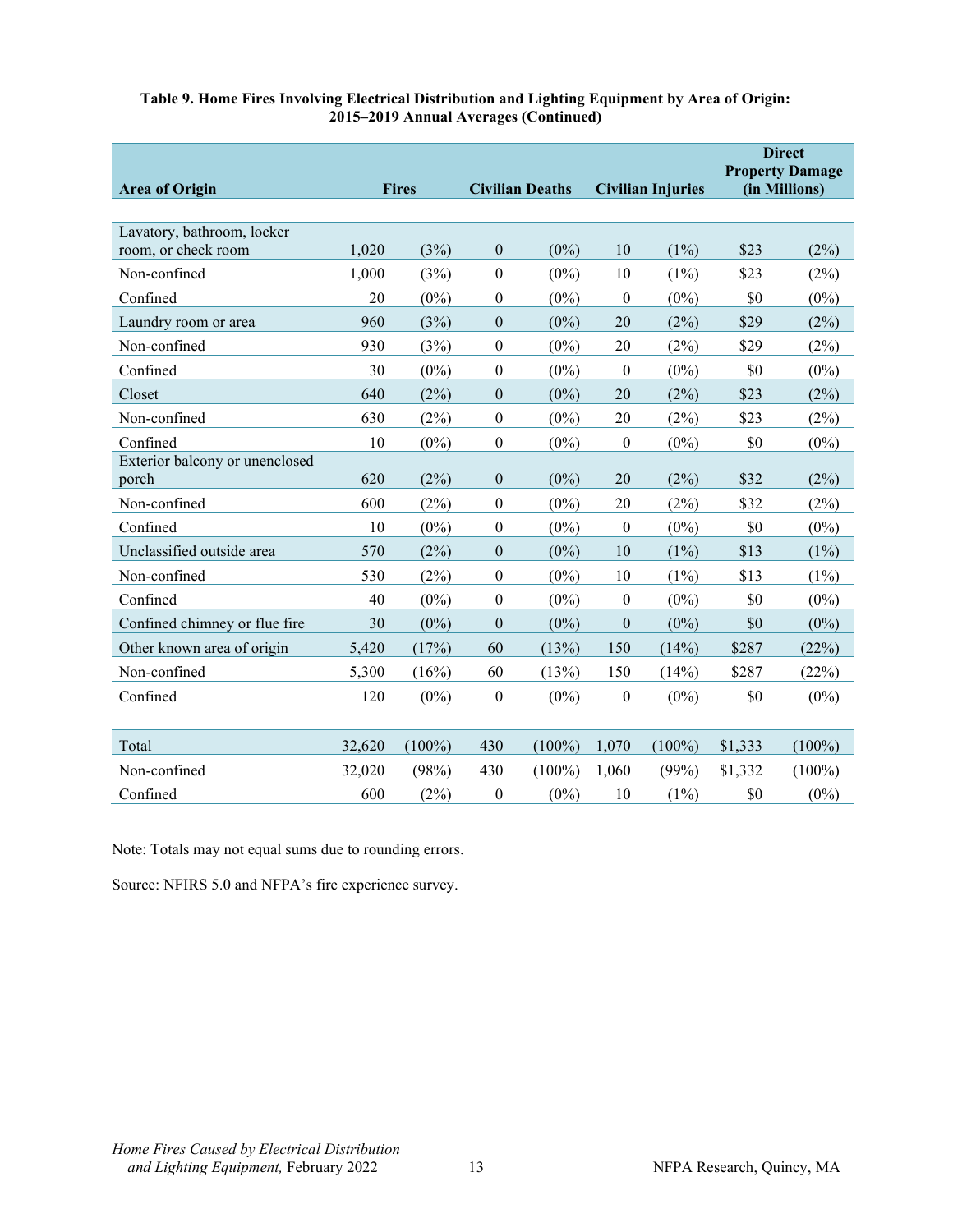#### **Table 10. Home Fires Involving Electrical Distribution and Lighting Equipment by Item First Ignited: 2015-2019 Annual Averages**

<span id="page-14-0"></span>

|                                                |                  |         |                        |          |                          |          | <b>Direct Property</b><br><b>Damage</b> |         |
|------------------------------------------------|------------------|---------|------------------------|----------|--------------------------|----------|-----------------------------------------|---------|
| <b>Item First Ignited</b>                      | <b>Fires</b>     |         | <b>Civilian Deaths</b> |          | <b>Civilian Injuries</b> |          | (in Millions)                           |         |
| Electrical wire or cable insulation            | 10,540           | (32%)   | 120                    | (27%)    | 280                      | (26%)    | \$344                                   | (26%)   |
| Non-confined                                   | 10,360           | (32%)   | 120                    | (27%)    | 280                      | (26%)    | \$344                                   | (26%)   |
| Confined                                       | 180              | $(1\%)$ | $\theta$               | $(0\%)$  | 0                        | $(0\%)$  | \$0                                     | $(0\%)$ |
| Structural member or framing                   | 5,110            | (16%)   | 30                     | (7%)     | 110                      | $(10\%)$ | \$332                                   | (25%)   |
| Non-confined                                   | 5,110            | (16%)   | 30                     | (7%)     | 110                      | $(10\%)$ | \$332                                   | (25%)   |
| Confined                                       | $\theta$         | $(0\%)$ | $\theta$               | $(0\%)$  | $\boldsymbol{0}$         | $(0\%)$  | \$0                                     | $(0\%)$ |
| Exterior wall covering or finish               | 2,130            | (7%)    | 10                     | (2%)     | 30                       | (3%)     | \$77                                    | (6%)    |
| Non-confined                                   | 2,130            | (7%)    | 10                     | (2%)     | 30                       | (3%)     | \$77                                    | (6%)    |
| Confined                                       | 10               | $(0\%)$ | 0                      | $(0\%)$  | $\boldsymbol{0}$         | $(0\%)$  | \$0                                     | $(0\%)$ |
| Insulation within structural area              | 2,040            | (6%)    | 10                     | (2%)     | 20                       | (2%)     | \$59                                    | (4%)    |
| Non-confined                                   | 2,040            | (6%)    | 10                     | (2%)     | 20                       | (2%)     | \$59                                    | (4%)    |
| Confined                                       | $\boldsymbol{0}$ | $(0\%)$ | $\boldsymbol{0}$       | $(0\%)$  | $\boldsymbol{0}$         | $(0\%)$  | \$0                                     | $(0\%)$ |
| Interior wall covering, excluding drapes       | 1,520            | (5%)    | 30                     | (6%)     | 60                       | (6%)     | \$64                                    | (5%)    |
| Non-confined                                   | 1,520            | (5%)    | 30                     | (6%)     | 60                       | (6%)     | \$64                                    | (5%)    |
| Confined                                       | 10               | $(0\%)$ | $\theta$               | $(0\%)$  | 0                        | $(0\%)$  | \$0                                     | $(0\%)$ |
| Unclassified structural component or<br>finish | 1,500            | (5%)    | 20                     | (4%)     | 50                       | (5%)     | \$62                                    | (5%)    |
| Non-confined                                   | 1,500            | (5%)    | 20                     | (4%)     | 50                       | (5%)     | \$62                                    | (5%)    |
| Confined                                       | $\mathbf{0}$     | $(0\%)$ | $\theta$               | $(0\%)$  | 0                        | $(0\%)$  | \$0                                     | $(0\%)$ |
| Mattress or bedding                            | 1,040            | (3%)    | 20                     | (4%)     | 100                      | (9%)     | \$31                                    | (2%)    |
| Non-confined                                   | 1,010            | (3%)    | 20                     | (4%)     | 100                      | (9%)     | \$31                                    | (2%)    |
| Confined                                       | 30               | $(0\%)$ | $\boldsymbol{0}$       | $(0\%)$  | 0                        | $(0\%)$  | \$0                                     | $(0\%)$ |
| Unclassified item first ignited                | 810              | (2%)    | 10                     | (1%)     | 20                       | (2%)     | \$27                                    | (2%)    |
| Non-confined                                   | 800              | (2%)    | 10                     | (1%)     | 20                       | (2%)     | \$26                                    | (2%)    |
| Confined                                       | 20               | $(0\%)$ | 0                      | $(0\%)$  | 0                        | $(0\%)$  | \$0                                     | $(0\%)$ |
| Interior ceiling cover or finish               | 680              | (2%)    | 10                     | $(1\%)$  | $\boldsymbol{0}$         | $(0\%)$  | \$35                                    | (3%)    |
| Non-confined                                   | 680              | (2%)    | 10                     | $(1\%)$  | $\boldsymbol{0}$         | $(0\%)$  | \$35                                    | (3%)    |
| Confined                                       | $\boldsymbol{0}$ | $(0\%)$ | $\boldsymbol{0}$       | $(0\%)$  | $\boldsymbol{0}$         | $(0\%)$  | \$0                                     | $(0\%)$ |
| Floor covering rug, carpet, or mat             | 630              | (2%)    | 10                     | (3%)     | 30                       | (3%)     | \$28                                    | (2%)    |
| Non-confined                                   | 630              | (2%)    | 10                     | (3%)     | 30                       | (3%)     | \$28                                    | (2%)    |
| Confined                                       | $\boldsymbol{0}$ | $(0\%)$ | $\boldsymbol{0}$       | $(0\%)$  | $\boldsymbol{0}$         | $(0\%)$  | \$0                                     | $(0\%)$ |
| Clothing                                       | 590              | (2%)    | 40                     | $(10\%)$ | 30                       | (3%)     | \$21                                    | (2%)    |
| Non-confined                                   | 550              | (2%)    | 40                     | $(10\%)$ | 30                       | (3%)     | \$21                                    | (2%)    |
| Confined                                       | $30\,$           | $(0\%)$ | $\boldsymbol{0}$       | $(0\%)$  | $\boldsymbol{0}$         | $(0\%)$  | \$0                                     | $(0\%)$ |